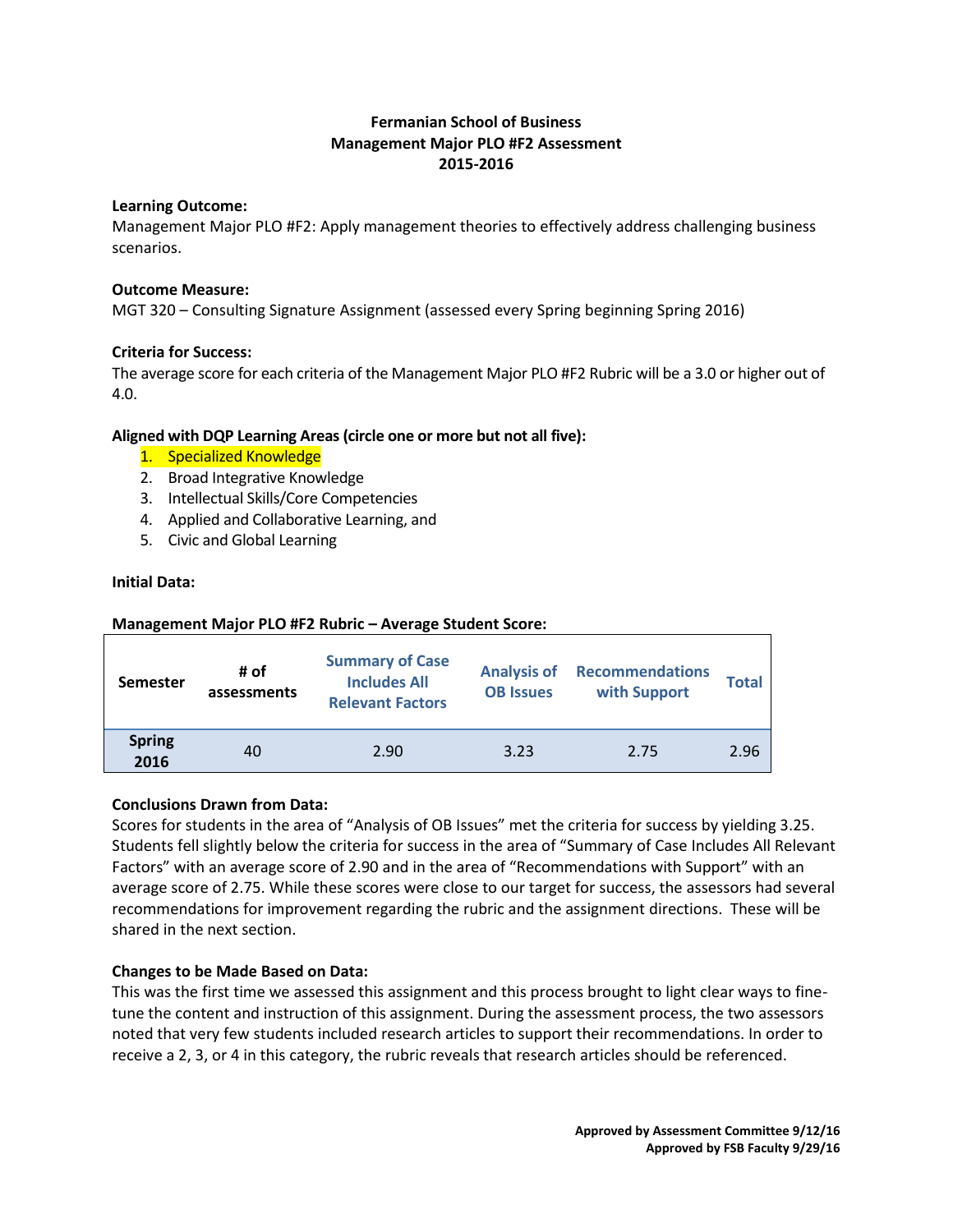However, when the assessors consulted with the professor who gives the assignment, it was concluded that the students are encouraged to include examples and not specifically research articles, as examples are more appropriate for a paper of this nature. In light of this, the assessors recommend changing rubric regarding the use of additional research articles to examples:

To achieve a score of a 4: "Three or more relevant examples are incorporated" To achieve a score of a 3: "At least two relevant examples are incorporated" To achieve a score of a 2: "At least one relevant example is incorporated" To achieve a score of a 1: "No relevant examples are incorporated"

The assessors have also recommended to the instructor to include in the student instructions that relevant examples should be used to support their recommendations.

Additionally, the assessors have recommended that the instructor add to the student instructions the use of headings throughout the paper. The use of headings would allow for all relevant parts of the case to stand out, as well as, enhance the organization and ease of reading. Since students are instructed on the use of headings in Bus. 313 Administrative Communication, the instructor in Bus. 313 also plans to stress the use of headings not just for papers in her class, but for reports in all of the students' classes.